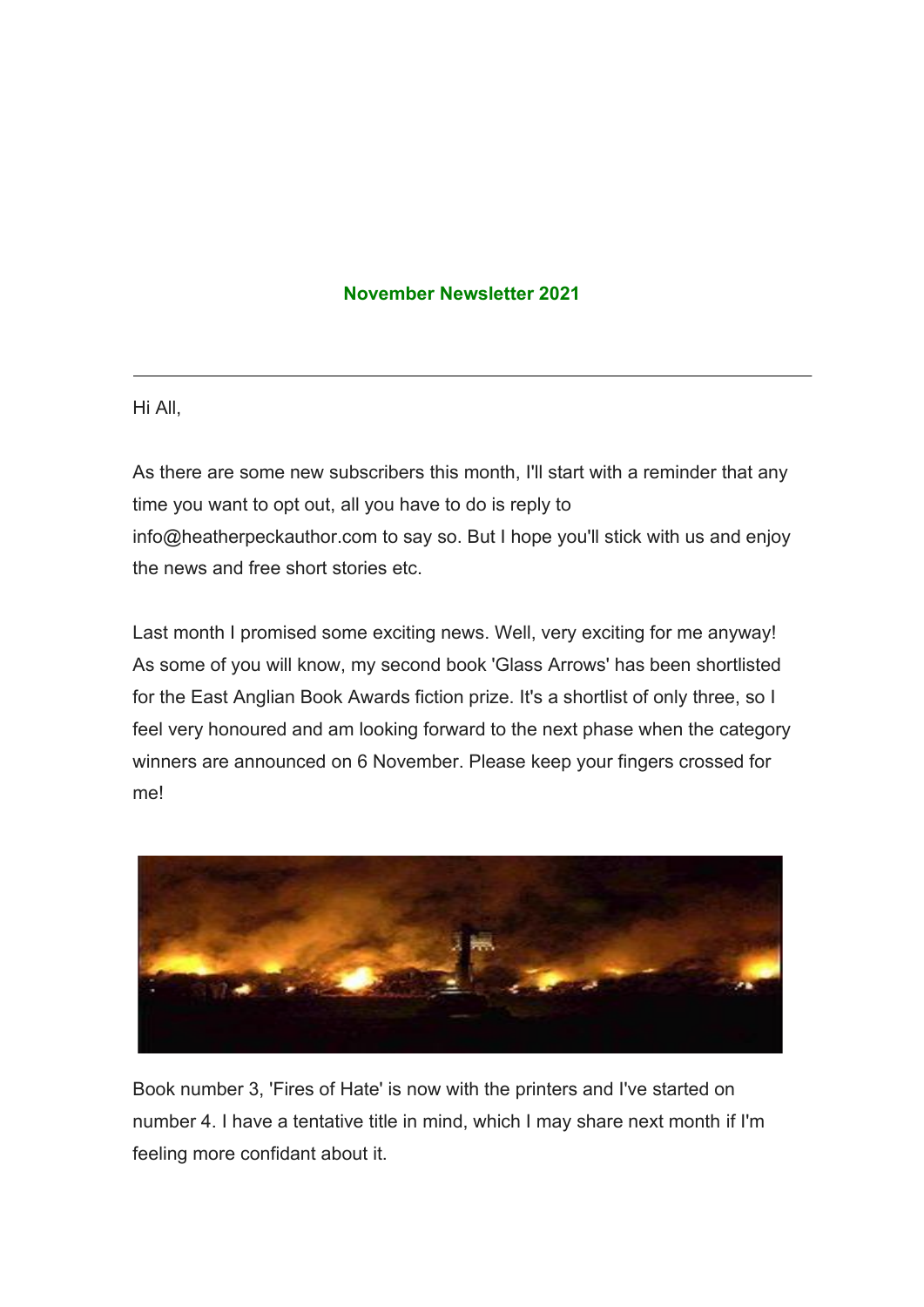But for now, here is the short story I promised last month. I hope you enjoy it.

All the best **Heather** 

## **Halloween Cries**

For the second time in an hour, traffic was stationary on the A17. Greg was surveying the road ahead with what Chris felt was remarkable calm.

'No finger tapping on the steering wheel? No tuneless whistling? No impatient flicking through the map book, printed 10 years ago, for an alternative route?' she enquired. 'Are you sure you're genuinely male Greg? This behaviour is downright abnormal.'

Greg turned with a smile.

'Sarky.' he replied cheerfully. 'What do you want me to say? That I'm the perfect man that casts all others into the shade? Or the truth? That after waiting 8 weeks to have a weekend away with you, nothing can dent my happiness.'

Chris returned her gaze to the congested road ahead with considerable smugness and a feeling somewhere in her middle that was closely akin to melting chocolate.

'The latter will do,' she said.

With all the delays, it was after 6pm by the time they had towed their cases along the river bank from St Mary's car park to their central York hotel, and a long drink in the bar was beckoning.

'Do you mind if we postpone our trip down your memory lane until tomorrow,' asked Chris.

'Just what I had in mind,' replied Greg. 'We can hit the streets of York revitalised in the morning.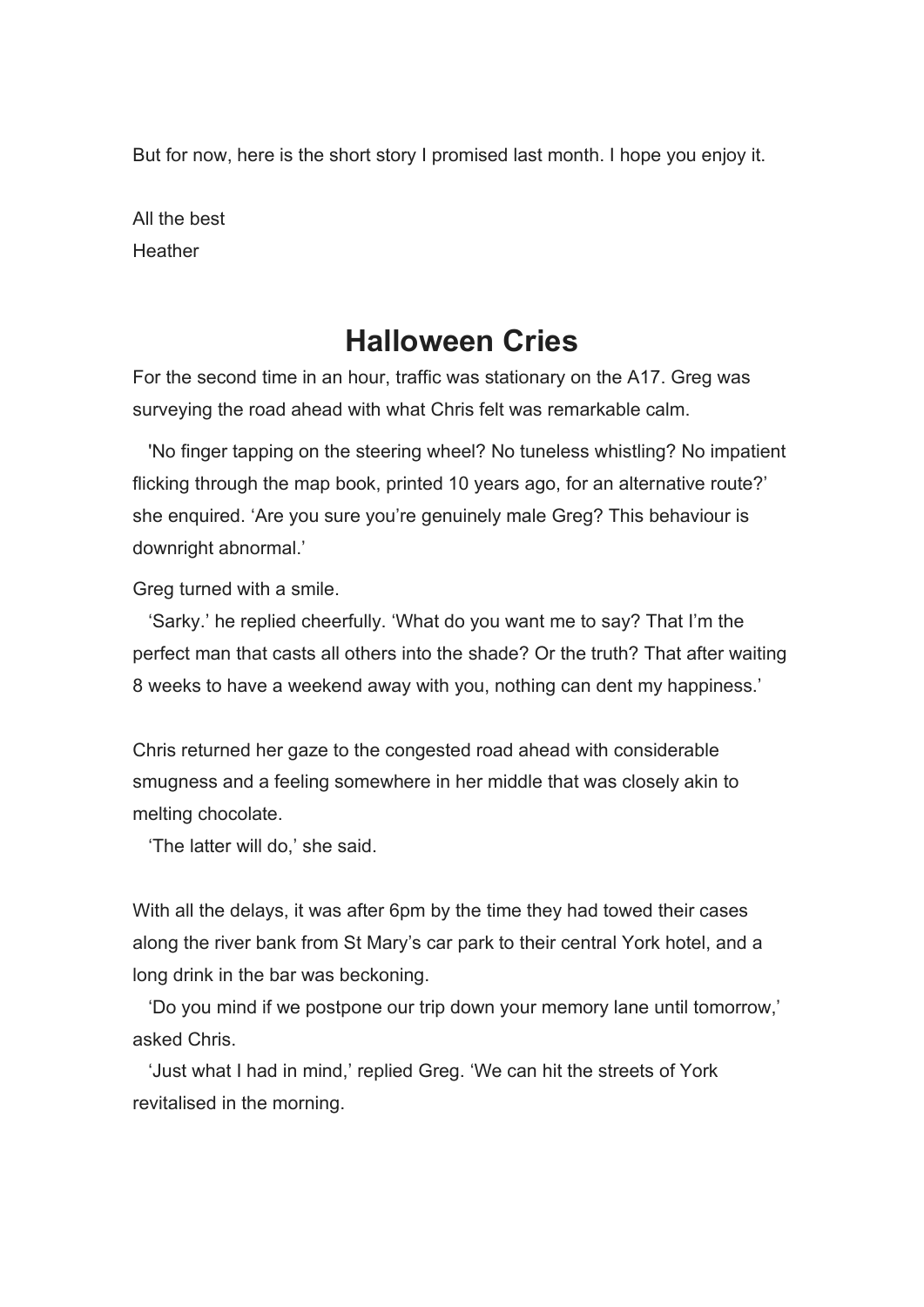Chris was watching the blueberries rise and fall in her glass of Prosecco. 'Just like one of those old lava lamps,' she said, mind absent from current proceedings. 'I wonder why they do that?'

'Sup up,' said Greg briskly, 'or bring it with you. I want a steak and then bed.'

Their room overlooked a courtyard and beyond that a street lined with pubs and restaurants.

'This isn't going to be very peaceful, at least not until closing time. Especially tonight. Window open or closed do you think?'

'Why especially tonight?' enquired Greg.

'Don't tell me you hadn't noticed the bright orange pumpkins and fright masks, oh master detective!' exclaimed Chris. 'It's Halloween you dozy lad. There'll be parties everywhere.'

'Well I'm not suffocating for anyone,' replied Greg, 'and I doubt anything will keep you awake for long, so open I'd say.'

'Not for long, that's true,' said Chris with a wicked grin, and earned 'thank you very much you cheeky mare,' in response.

It was around 3 in the morning when they were wakened by a shout. 'Oh hell. Oh F… hell. I've found her. She's. Oh hell.'

There was silence and Chris turned over to peer at Greg through the gloom. 'That doesn't sound good,' she said.

'Just what I was thinking,' he replied, and shifted uneasily in the bed. 'D'you think I should take a look?'

'Could be just a cat he's found,' said Chris, hoping but not really believing it. There'd been something in the voice. 'But not our patch so not really our problem Greg.'

More sounds came through the window, muffled voices this time, with words indistinguishable. Then the noise of running high heels and

'Did you say you'd found her?' followed by a piercing scream. Greg was out of bed in seconds and pulling clothes on. Chris wasn't far behind.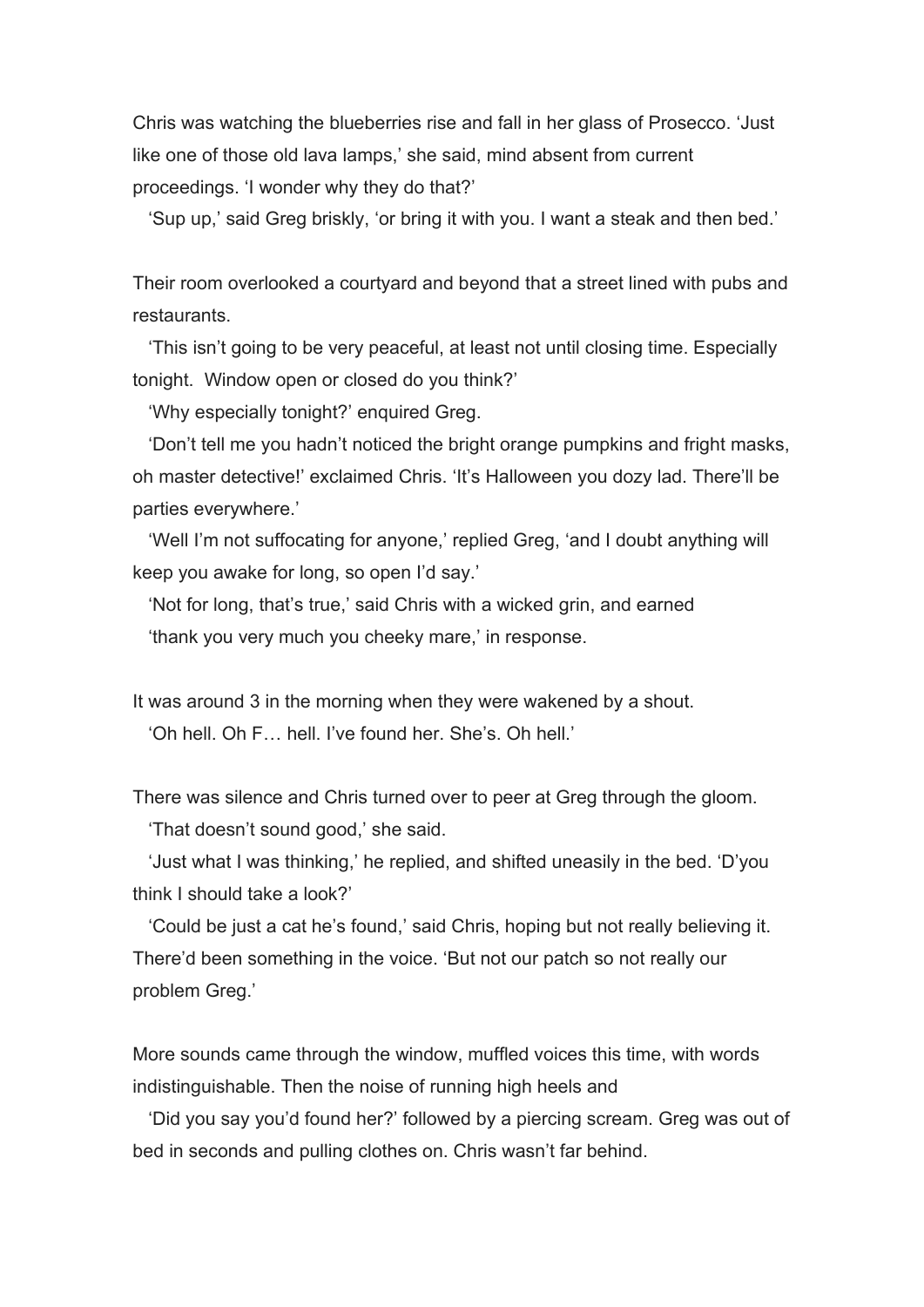'Can't ignore that,' he said, and snatching up his wallet with his warrant card, he opened the bedroom door and ran down the stairs to the emergency exit. Chris followed with the room key safely in her pocket.

A small group of young people were milling about near the pile of casks from the restaurant bar. Chris counted three, with a fourth being sick in the corner by the bottle bank. Greg was already in their midst.

'I'm a police officer,' he announced, waving his warrant. 'Make some space here,' then, as one or two showed signs of trying to melt away he added sharply, 'no one leaves!'

One figure bumped into Chris as he tried to ignore Greg's instruction.

'And I'm another one, 'she said. 'Don't make me arrest you. Stand over there.' She pointed to the hotel wall and stood between the four young people on their feet and their route to the road beyond. On the ground was a fifth, but this one was lying in the moonlight, prone on the damp and grubby flagstones by the empty casks. A discarded witch's hat lay by her side.

Greg knelt briefly by the body, just long enough to check for a pulse. It was a young woman with long purple hair, and the stains on the stone beneath her were copious quantities of blood. He noted the knife handle protruding from her breast and stood up sharply.

'Anyone dialled 999?' he asked.

'I have,' replied the shadow nearest him. 'A few minutes ago.'

'And you are?'

'Jeff Randall.'

'And the name of the victim? I take it she's known to you?'

'Yes,' replied Jeff, running a shaking hand though his short blonde hair. 'It's Imogen Fairbrother. She's a friend of ours. We came looking for her when she didn't come back into the club. I found her.' He was interrupted by the sounds of a siren and blue flashing lights. A patrol car made it to the gates of the courtyard from one direction, a fraction of a second before an ambulance arrived from the opposite, in contravention of both the one way street system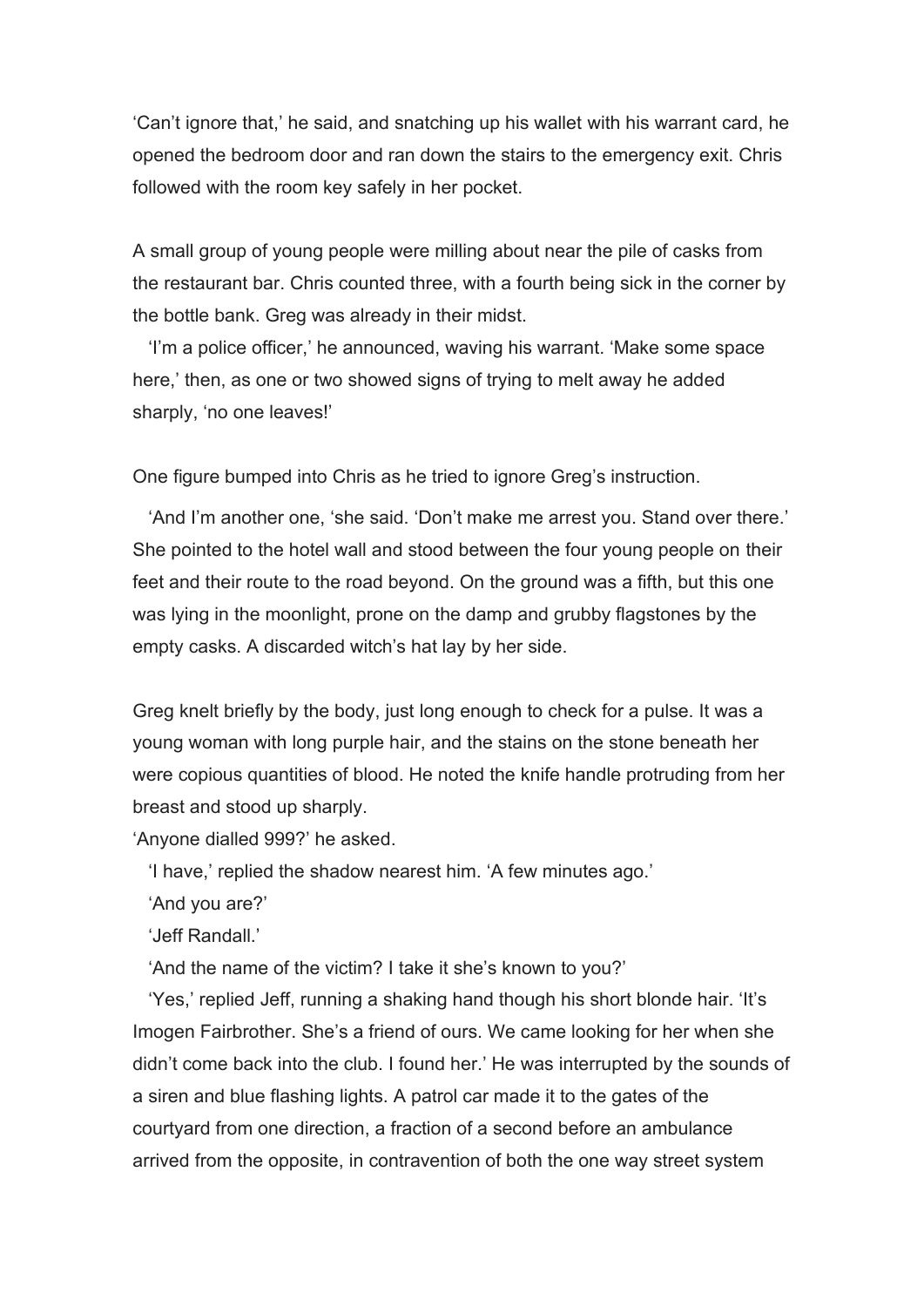and the pedestrianised route.

Suddenly there were a lot of people in the yard, the crowd increasing by the moment as hotel staff and even a few part-dressed guests joined the throng. The damp air carried smells of cooking and wine from the breath swirling round them. Greg didn't know the two uniformed officers from the car, but they noted his ID with surprise and accepted the list of four students handed them by Chris with some bemusement and thanks.

'It's not up to me,' said Greg with authority, 'but if I were you I'd get scenes of crime here ASAP and concentrate on keeping this area uncontaminated until they arrive.' He called over to the paramedics making their way through the growing crowd, 'the casualty is dead. It would be a great help if one of you could confirm that, then clear the area. This is a police matter now.'

'And the assailant?'

'No idea. Either long gone or mingling with this crowd I'd guess,' replied Greg.

One of the constables reappeared from the car carrying two rolls of tape. He swiftly strung the red and white tape round the section of the yard which held the body, then established a second line with the blue and white tape which encompassed the whole courtyard, pushing sightseers and the four students before him into the hotel foyer.

'No-one crosses this line,' he instructed, and with a nod to Chris, ushered the four friends of the casualty into the hotel lounge. He turned to address the crowd.

'All hotel guests, please return to your rooms. We'll speak to you in the morning.'

The crowd evaporated up the stairs leaving a small group of hotel staff in possession of the foyer.

'You,' he said, 'names and addresses to,' he turned to Chris and said, 'if you don't mind carrying on until reinforcements arrive?'

'Sergeant Mathews,' she said, 'and no, I don't mind.'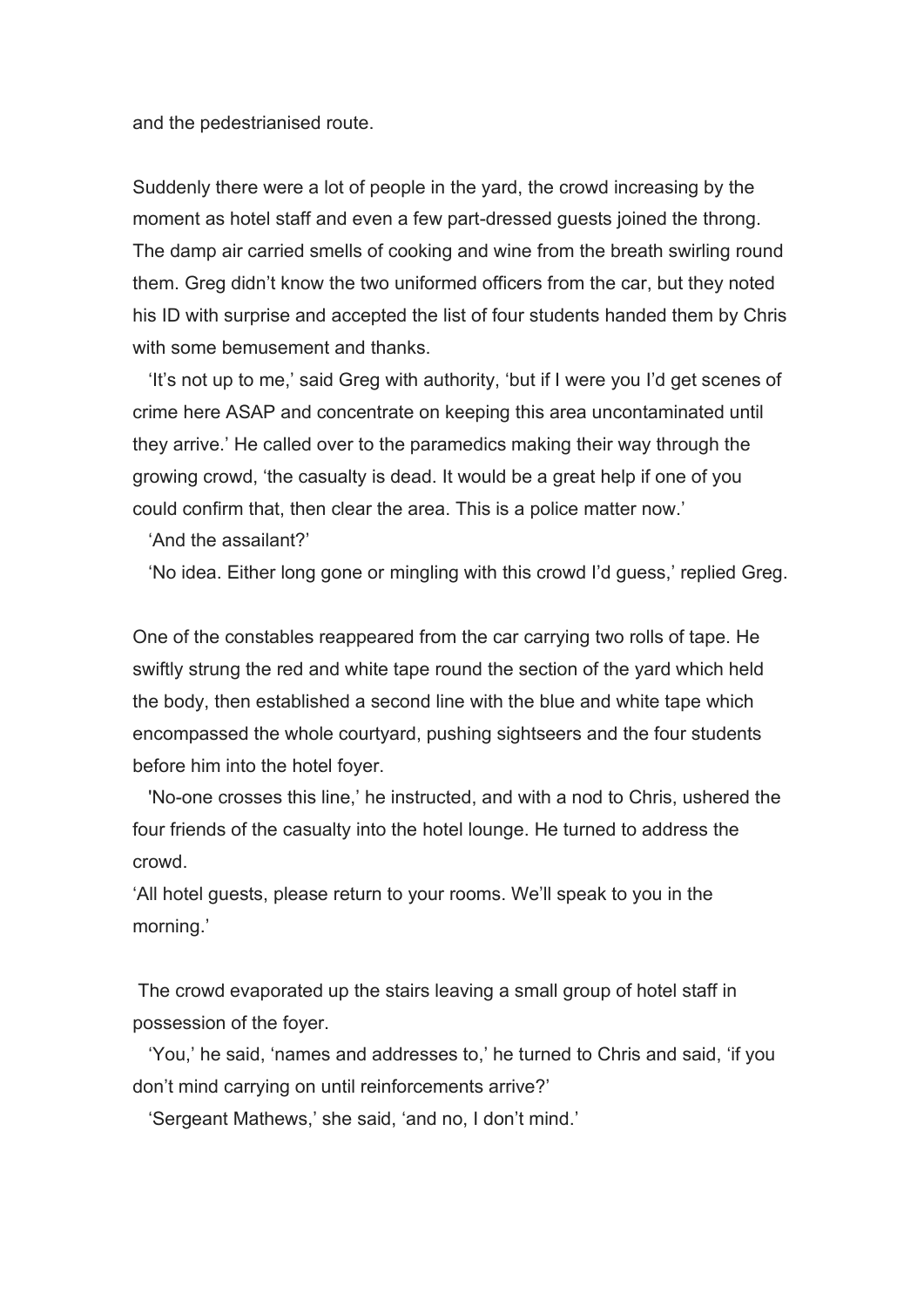The early morning saw a very bleary-eyed Greg and Chris enjoying a massive breakfast in the corner of the bar. Other hotel guests seemed to be giving them a wary wide berth, so they ate in peace, at least until joined by a sturdy figure familiar to Greg.

'How do,' said Sergeant Gary Horsfall, 'this must be your Chris. Pleased to meet you love. I thought this was supposed to be a weekend off, not a few days moonlighting for North Yorkshire police.'

Chris surveyed the balding head and cheery grin of Greg's old sergeant and decided she liked him.

'Pleased to meet you too,' she said. 'Good to meet the man who kept this one on the straight and narrow when he was up here.'

'A job which I gather you've taken over lass,' he replied. 'Just as well. He needs a deal of looking after.'

'I am here,' complained Greg, 'when you two've finished. So, what's the news about last night?'

'Off the record?' said Gary, pinching a slice of black pudding from Greg's plate with his fingers. 'The overnight post mortem says killed by a single stab straight to the heart, with some suspicion that she may have been doped beforehand. Her friends say she left the club across the street with a new friend after consuming a couple of glasses of something bought by him. We're checking for rohypnol.'

'Is that a problem here,' asked Chris.

'There've been complaints, mainly from students,' replied Gary.

'So the thinking is, an attempt at date rape that went wrong,' said Greg.

'That's right. But one thing's bothering me. She was wearing a small bag. Not much bigger than a mobile phone with a strap that went across here,' he indicated what he meant on his own substantial torso and

'a cross-body bag' said Chris.

'Sounds about right. Anyway, all it contained was a mobile phone, a house key and a couple of pills in a zipped pocket on the back of the bag.' He paused and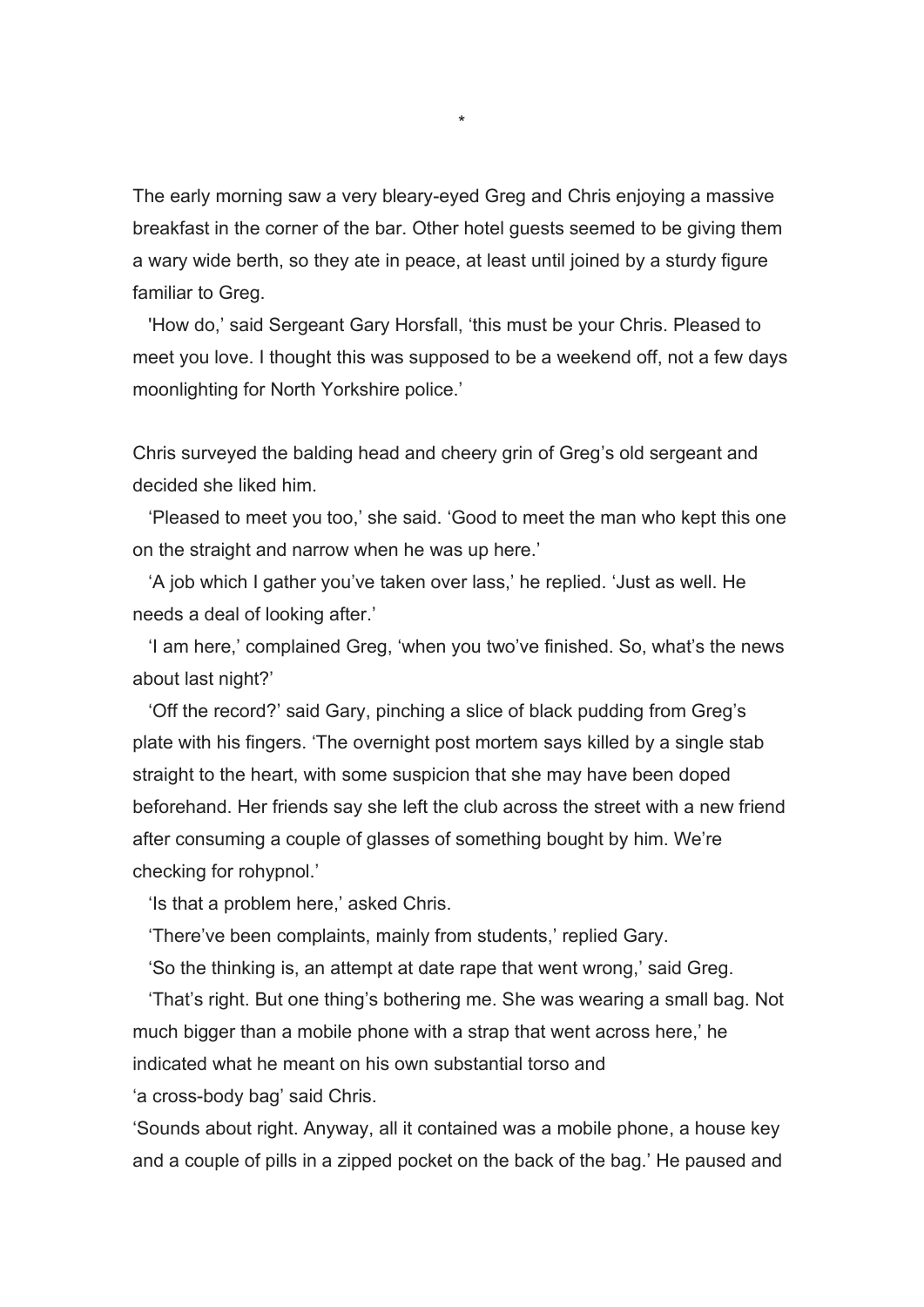Greg asked,

'Es?'

'That's what you'd expect wouldn't you. They're being checked as we speak, but no, I don't think they were Ecstasy. They're grey/green and still in a blister pack. They look like rohypnol to me. But why would a woman going clubbing be carrying rohypnol? That's a new one on me.'

They were interrupted by an altercation from the direction of the kitchen, followed by the abrupt ejection of a young man through the swing door. He stumbled against the edge of the bar, looked round with puzzled gaze then staggered off in the direction of the stairs. One of the chefs, to judge from his whites and apron, stood in the doorway with an exasperated expression.

'I've told him to leave,' he hissed at the waitress at the till. 'I can't have drunks and hangovers in my kitchen. Sort it.' And he slammed back through the mistreated swing door.

Gary stood up and went over to the bar.

'Everything alright sir,' said the waitress, then 'Oh!' as she spotted his warrant card. 'Was that lad here last night?' he asked.

'Mike? Yes,' she said. 'He's not usually like that,' she added, 'but Chef's right, you can't have people who aren't quite with it around the kitchen. It's not safe.'

'If he was here last night, replied Gary, then he's not going anywhere yet. We need to interview everyone before they leave. Give him a black coffee, there's a love, and sit him down with the rest. We'll get round as fast as we can.' There was a clatter from the hall and raised voices. Greg took a step in that direction then turned to Gary.

'Looks like you might have another casualty,' he remarked. 'He's collapsed into the arms of your constable.'

\*

Late afternoon and a trip round the Jorvik Centre later, Greg's phone was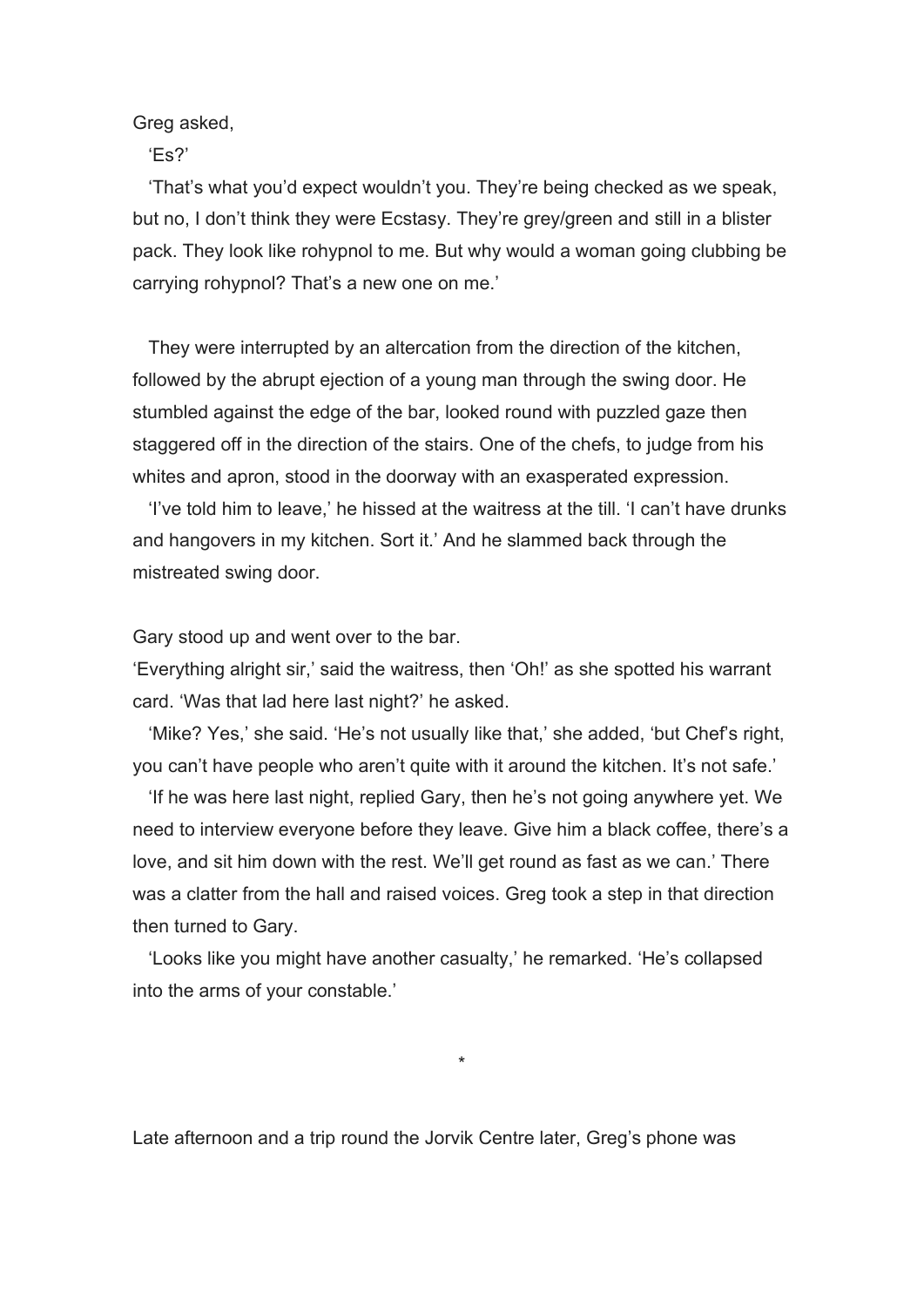buzzing. 'It's Gary,' he said. 'Wants to know can we meet for a drink? Do you mind Chris?'

'Of course not. I'd like to know how he's getting on. Part of the reason for coming here was to meet some of your old mates. '

'Preferably not as part of a busman's honeymoon however,' replied Greg, making arrangements for a meeting in a quiet pub on the outskirts of the city.

They got there first and had already lined up a pint of Black Sheep ale for Gary by the time he arrived, hot and in a hurry. Without a word he seized the glass and downed a full half pint in one swallow before he sat down with a long sigh and wiped some stray foam from his mouth with the back of his hand.

'I needed that,' he said. 'Thanks.'

'Busy day?' asked Chris sympathetically.

'Busy,' he gave a hollow laugh. 'And then some. And if I've been shouted at by one set of parents, I've been shouted at by 20! All their little darlings are potential Nobel prize winners not to mention candidates for sainthood, and how dare I question them about drinks being spiked, let alone a murder. Don't I have any proper detecting to do? And the trickiest of the lot were the victim's parents.'

'Well they're bound to be upset,' said Greg, surprised. 'You used to be good with families Gary.'

'Huh! I hope I still am. The problem here's the news I've had to give and the questions I asked.'

'Which were,' prompted Chris. 'Come on, don't keep us in suspense!'

'Those pills *were* rohypnol. That was the first issue. Of course, she could have picked them up anywhere, or been told they were something else. But there's no trace of rohypnol in her body. Or anything else for that matter, except a moderate level of alcohol. On the other hand, that kitchen assistant who collapsed, he was so out of it they had to call an ambulance and the hospital found that he, he *had* taken rohypnol.

'Second problem. The victim's friends,'

'What was her name,' interrupted Chris. 'You can't keep just calling her the victim. She was a person.'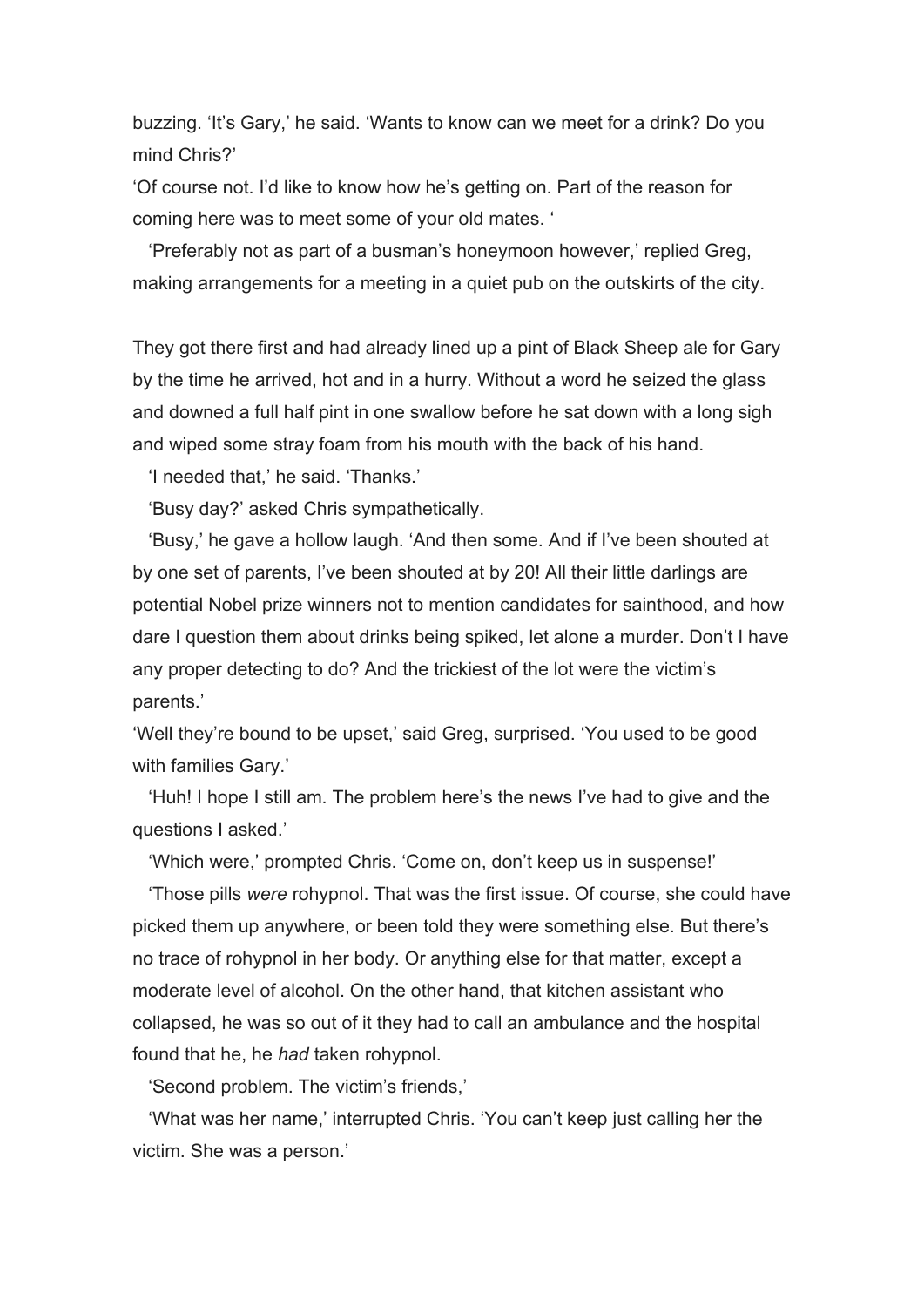'Sorry,' said Gary, it's been a long day.' Then to Greg, 'she keeps you up to the mark I bet.'

'And then some,' said Greg with a grin.

'So,' said Gary, 'the victim was a performing arts student named Imogen Fairbrother. According to her friends she was one person on stage and another off it. A good to middling character actress but lacking in confidence when playing herself. Not one of the glamorous leading-lady types, by all accounts.' 'Did she have a boyfriend?' asked Chris.

'Apparently not. And had never had a relationship, at least not since coming to York. Not that she wasn't keen on the idea, but just never seemed to click with anyone. They said she was a bit depressed about it. But, the thing I was trying to tell you is,' he paused for another swallow of beer and this time emptied the glass. 'Another round please,' he bellowed to the barman then went on, 'the friends have identified the kitchen porter, Mike Stannard, as the chap she went off with.'

There was a pause as a further round of drinks were delivered and the table wiped very thoroughly by a man trying to find an excuse to linger and eavesdrop. At last he went back to his station behind the bar and Greg said,

'and Mike Stannard is the one who was doped with rohypnol.'

'Exactly. And is claiming he can remember nothing about the night after drinking in the club with, and I quote, "a big broad with long purple hair and a pointy hat".'

A long pause, then Gary added, 'you can see where I'm going with this. And why Imogen Fairbrother's's parents are upset with me.' 'Let's get this straight,' said Greg. 'You think that Fairbrother spiked the kitchen porter's drink with rohypnol then took him back to the hotel, where at some point there was a struggle and he stabbed her while under the influence of the drug. I see two problems with that as a theory. One, what would be the point? I'd have thought once drugged he wouldn't be any use to her anyway. Two. Where did the knife come from?'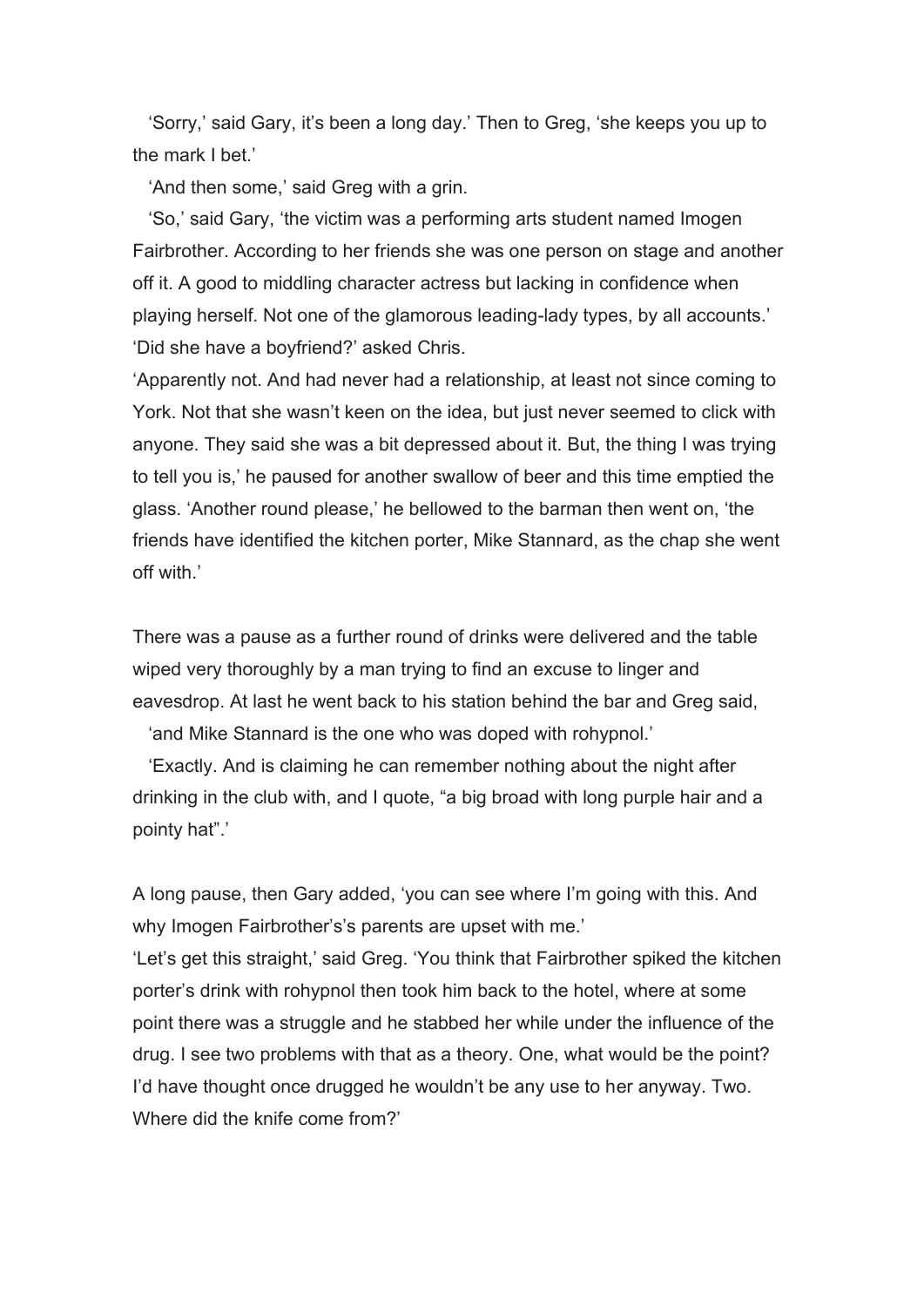'As to the effects of rohypnol, perhaps she didn't know what the effect would be. Or didn't care. Perhaps she just wanted to spend the night with someone. As to the knife, there's some evidence it may have come from the hotel kitchen. It's a large knife suitable for chopping veg, the same brand as those used in the hotel. And the spot where we found her body was only a few yards from the kitchen emergency exit. Moreover, one of the sous chefs says that in warm weather it's not unusual for them to prep veg and the like at the table in the yard. And that a knife could have been left there.'

'Is there one missing from the kitchen?'

'They don't know for sure. They don't seem to be very certain how many they should have. And Chef is keeping quiet because he can see criticism heading his way for failure to secure a bladed weapon.'

'Prints? DNA?' asked Chris.

'Not so far. Still checking.'

There was a silence as they all supped their pints, then Chris said thoughtfully,

'I foresee a third problem. Assuming for the moment that you can identify the knife and CPS will go with a prosecution, Mike Stannard has a good case for a plea of not guilty on the grounds that he didn't know what he was doing owing to a defect of reason.'

Gary choked on his beer and spat a not insignificant quantity over the table. 'You what,' he gasped once he had his breath back.

'A defence we've come across recently,' said Greg. 'It didn't succeed. Chris is right though, I think it might run in this one, and then the best you could hope for would be manslaughter.'

There was a pregnant pause, then as Gary opened his mouth to respond his phone rang.

'Yes,' he snapped, then listened in silence. 'Well,' he said, putting the phone down. 'They've found CCTV footage from the pub opposite. It's a bit blurry but it shows Imogen Fairbrother leading Stannard across the road. He's stumbling and seems rather out of it. They've also found some prints on the knife. Most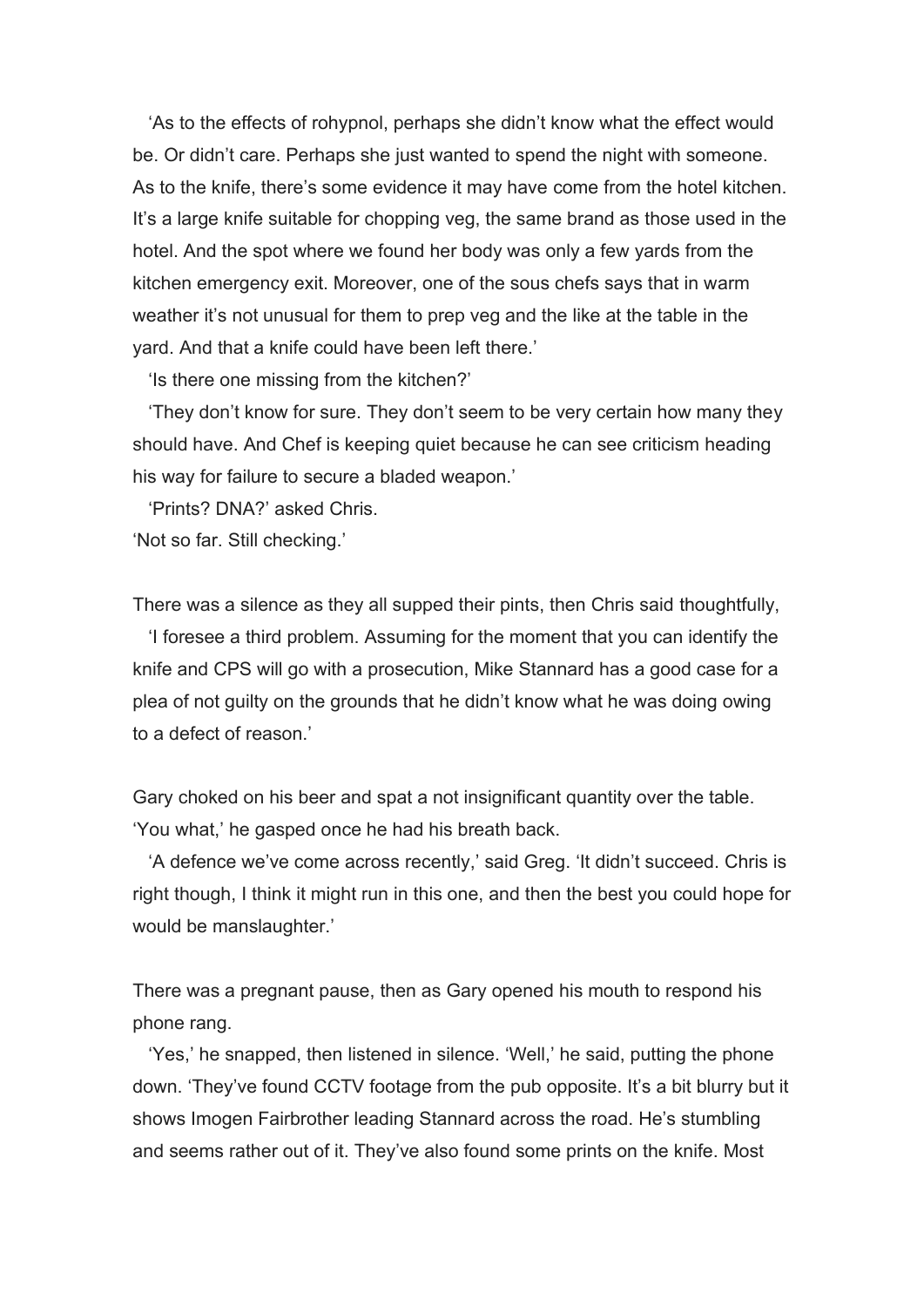are impossible to ID, but there's one near the top of the blade that they're still working on.'

'Wasn't it wiped by the blade entering the body?' asked Greg.

'Not quite. The knife was broad bladed and the top inch or so nearest the handle didn't enter the body. Anyway, they think there's a chance.. Ah, this may be it,' as the phone rang again.

## Another wait in silence and then,

'Bingo,' said Gary. 'The fingerprint on the knife blade is Fairbrother's'

'From an attempt to remove the knife from the wound?' asked Chris.

'SOCO says not. It's pointing the wrong way. She'd break her wrist getting her fingers on the knife like that while it was in her chest. On the other hand, the prints *are* where you'd expect to find them if someone snatched up a knife from a table in the dark, and got their fingers partly on the handle and partly on the blade.'

'So your theory is?' asked Greg.

'Fairbrother dopes Stannard's drink, then leads him across the road to the kitchen entrance to the hotel. There she finds he's a lot less docile than she hoped and some sort of fight ensues. Unfortunately, someone has left a kitchen knife on the table near the door and she picks it up. He takes it off her, and in the struggle she's stabbed.

'You're a bit short on evidence,' said Greg critically 'and you're unlikely to get a confession if he can't remember anything.

'True.' Gary leaned his chair at a dangerous angle. 'But I'm wondering how much that matters. There's no evidence Stannard went looking for anything other than a good night out. He just seems to have been unlucky in his choice of drinking companion. There's certainly no evidence he planned any of this. None of it seems to have been premeditated. Apart that is, from Fairbrother's use of the rohypnol in the first place.'

There was a long reflective pause. 'A knife in the chest is a tough penalty for drugging someone,' remarked Chris.